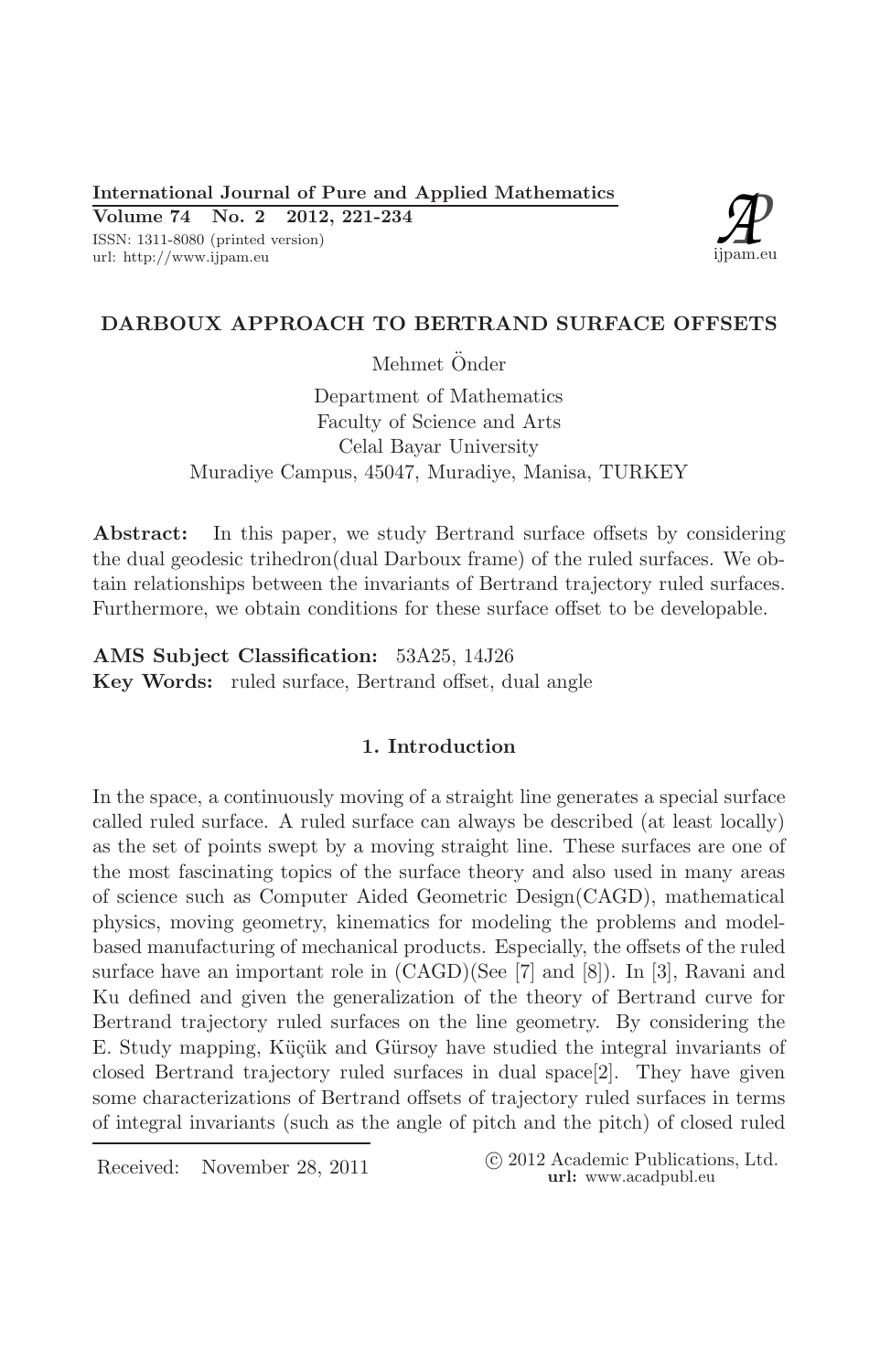surfaces and they have obtained relationships between the projection areas for spherical images of Bertrand surface offsets and their integral invariants. They have also found that if the Bertrand offsets of trajectory ruled surfaces are developable then their striction lines are Bertrand partner curves.

In this paper, we examine the Bertrand offsets of the ruled surfaces in view of their dual geodesic trihedrons (dual Darboux frames). Using the dual representations of the ruled surfaces, we give some theorems and results characterizing Bertrand surface offsets.

## 2. Dual Numbers and Dual Vectors

Let  $D = IR \times IR = {\overline{a}} = (a,a^*) : a,a^* \in IR$  be the set of the pairs  $(a,a^*)$ . For  $\bar{a} = (a, a^*), b = (b, b^*) \in D$  the following operations are defined on D: Equality:  $\bar{a} = b \Leftrightarrow a = b, a^* = b^*$ 

Addition:  $\bar{a} + b = (a + b, a^* + b^*)$ Multiplication:  $\bar{a}b = (ab, ab^* + a^*b)$ The element  $\varepsilon = (0,1) \in D$  satisfies the relationships

$$
\varepsilon \neq 0, \quad \varepsilon^2 = 0, \quad \varepsilon 1 = 1\varepsilon = \varepsilon. \tag{1}
$$

Let consider the element  $\bar{a} \in D$  of the form  $\bar{a} = (a, 0)$ . Then the mapping  $f: D \to IR$ ,  $f(a, 0) = a$  is an isomorphism. So, we can write  $a = (a, 0)$ . By the multiplication rule we have that

$$
\bar{a} = (a, a^*)
$$
  
= (a, 0) + (0, a^\*)  
= (a, 0) + (0, 1)(a^\*, 0)  
= a + \varepsilon a^\*

Then  $\bar{a} = a + \varepsilon a^*$  is called dual number and  $\varepsilon$  is called dual unit. Thus the set of dual numbers is given by

$$
D = \{\bar{a} = a + \varepsilon a^* : a, a^* \in IR, \ \varepsilon^2 = 0\}.
$$
 (2)

The set  $D$  forms a commutative group under addition. The associative laws hold for multiplication. Dual numbers are distributive and form a ring over the real number field  $[6]$ .

Dual function of dual number presents a mapping of a dual numbers space on itself. Properties of dual functions were thoroughly investigated by Diment- $\text{berg}[4]$ . He derived the general expression for dual analytic (differentiable)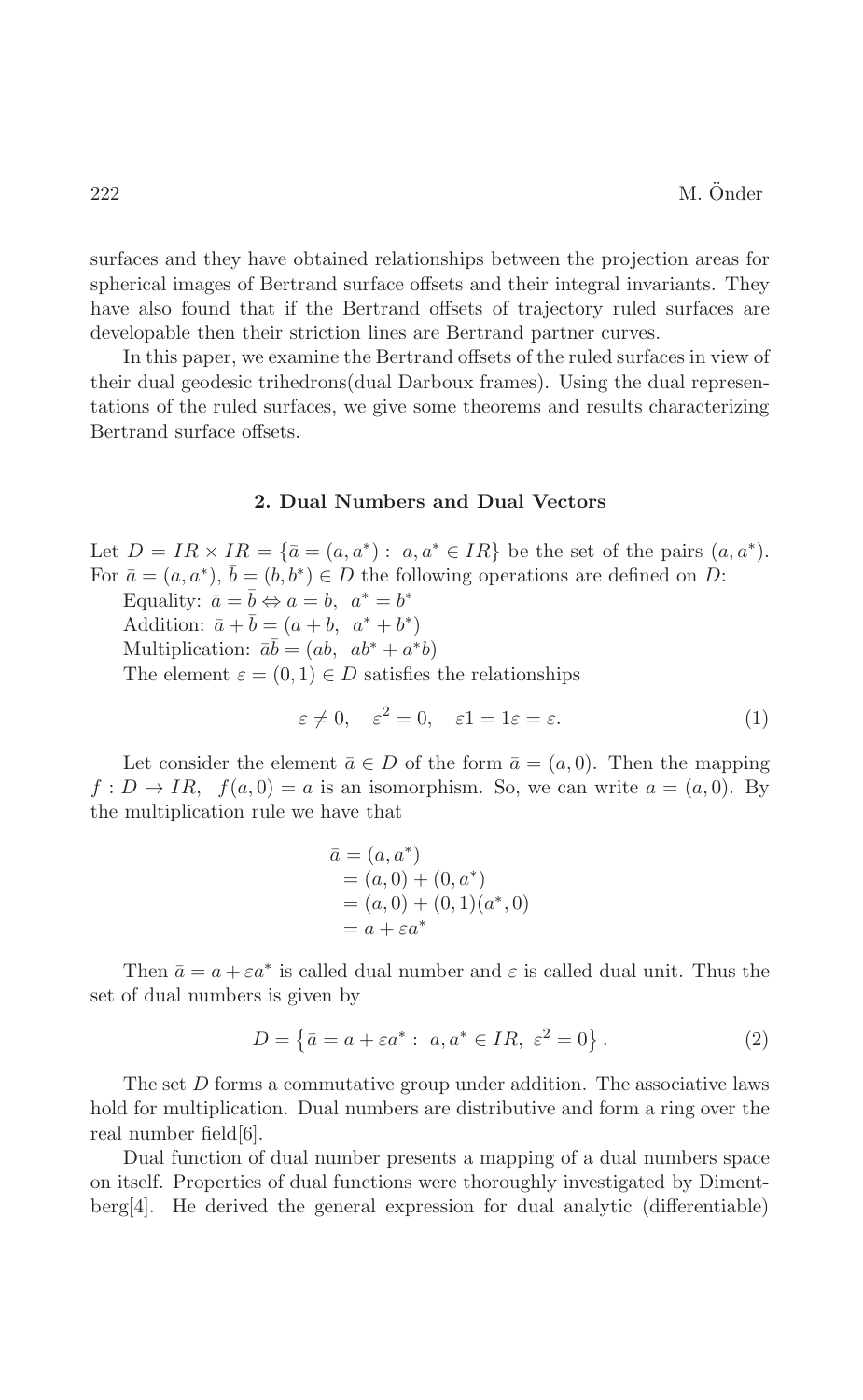function as follows

$$
f(\bar{x}) = f(x + \varepsilon x^*) = f(x) + \varepsilon x^* f'(x),\tag{3}
$$

where  $f'(x)$  is derivative of  $f(x)$  and  $x, x^* \in IR$ . This definition allows us to write the dual forms of some well-known functions as follows

$$
\begin{cases}\n\cos(\bar{x}) = \cos(x + \varepsilon x^*) = \cos(x) - \varepsilon x^* \sin(x), \\
\sin(\bar{x}) = \sin(x + \varepsilon x^*) = \sin(x) + \varepsilon x^* \cos(x), \\
\sqrt{\bar{x}} = \sqrt{x + \varepsilon x^*} = \sqrt{x} + \varepsilon \frac{x^*}{2\sqrt{x}}, \ (x > 0).\n\end{cases} (4)
$$

Let  $D^3 = D \times D \times D$  be the set of all triples of dual numbers, i.e.

$$
D^3 = \{\tilde{a} = (\bar{a}_1, \bar{a}_2, \bar{a}_3) : \ \bar{a}_i \in D, \ i = 1, 2, 3\},\tag{5}
$$

Then the set  $D^3$  is called dual space. The elements of  $D^3$  are called dual vectors (See [6] and [9]). Similar to the dual numbers, a dual vector  $\tilde{a}$  may be expressed in the form  $\tilde{a} = \vec{a} + \varepsilon \vec{a}^* = (\vec{a}, \vec{a}^*)$ , where  $\vec{a}$  and  $\vec{a}^*$  are the vectors of  $IR^3$ . Then for any vectors  $\tilde{a} = \vec{a} + \varepsilon \vec{a}^*$  and  $\tilde{b} = \vec{b} + \varepsilon \vec{b}^*$  of  $D^3$ , the scalar product and the vector product are defined by

$$
\left\langle \tilde{a},\tilde{b}\right\rangle =\left\langle \vec{a},\vec{b}\right\rangle +\varepsilon\left(\left\langle \vec{a},\vec{b}^*\right\rangle +\left\langle \vec{a}^*,\vec{b}\right\rangle\right),\tag{6}
$$

and

$$
\tilde{a} \times \tilde{b} = \vec{a} \times \vec{b} + \varepsilon \left( \vec{a} \times \vec{b}^* + \vec{a}^* \times \vec{b} \right),\tag{7}
$$

respectively, where  $\langle \vec{a}, \vec{b} \rangle$  and  $\vec{a} \times \vec{b}$  are the inner product and the vector product of the vectors  $\vec{a}$  and  $\vec{a}^*$  in  $IR^3$ , respectively.

The norm of a dual vector  $\tilde{a}$  is given by

$$
\|\tilde{a}\| = \|\vec{a}\| + \varepsilon \frac{\langle \vec{a}, \vec{a}^* \rangle}{\|\vec{a}\|}, \quad (\vec{a} \neq 0). \tag{8}
$$

A dual vector  $\tilde{a}$  with norm  $1 + \varepsilon 0$  is called dual unit vector. The set of dual unit vectors is given by

$$
\tilde{S}^{2} = \{ \tilde{a} = (a_{1}, a_{2}, a_{3}) \in D^{3} : \langle \tilde{a}, \tilde{a} \rangle = 1 + \varepsilon 0 \},
$$
\n(9)

and called dual unit sphere (For details see [6] and [9]).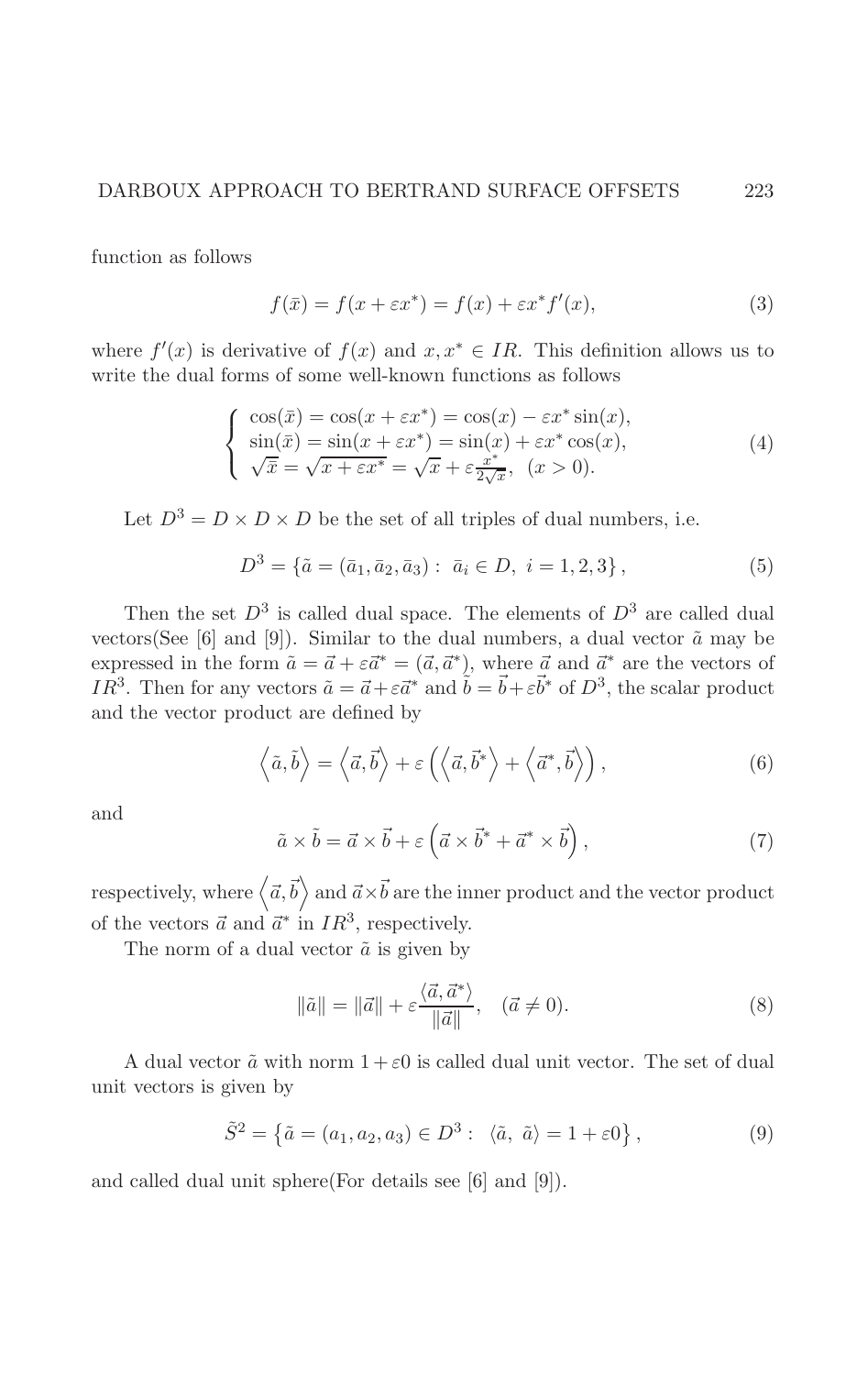#### 3. Dual Representation of Ruled Surfaces

In the Euclidean 3-space  $IR^3$ , an oriented line L is determined by a point  $p \in L$  and a unit vector  $\vec{a}$ . Then, one can define  $\vec{a}^* = \vec{p} \times \vec{a}$  which is called moment vector. The value of  $\vec{a}^*$  does not depend on the point p, because any other point q in L can be given by  $\vec{q} = \vec{p} + \lambda \vec{a}$  and then  $\vec{a}^* = \vec{p} \times \vec{a}$  $\vec{q} \times \vec{a}$ . Reciprocally, when such a pair  $(\vec{a}, \vec{a}^*)$  is given, one recovers the line L as  $L = \{(\vec{a} \times \vec{a}^*) + \lambda \vec{a} : \vec{a}, \vec{a}^* \in E^3, \lambda \in IR\}$ , written in parametric equations. The vectors  $\vec{a}$  and  $\vec{a}^*$  are not independent of one another and they satisfy the following relationships

$$
\langle \vec{a}, \vec{a} \rangle = 1, \quad \langle \vec{a}, \vec{a}^* \rangle = 0. \tag{10}
$$

The components  $a_i$ ,  $a_i^*$  (1  $\leq i \leq 3$ ) of the vectors  $\vec{a}$  and  $\vec{a}^*$  are called the normalized Plucker coordinates of the line  $L$ . From  $(6)$ ,  $(9)$  and  $(10)$  we see that the dual unit vector  $\tilde{a} = \vec{a} + \varepsilon \vec{a}^*$  corresponds to the line  $L[6]$ . This correspondence is known as E. Study Mapping: There exists a one-to-one correspondence between the vectors of dual unit sphere  $\tilde{S}^2$  and the directed lines of the space  $IR^3[9]$ . By the aid of this correspondence, the properties of the spatial motion of a line can be derived. Hence, the geometry of ruled surface is represented by the geometry of dual curves lying on the dual unit sphere  $\tilde{S}^2$ .

The angle  $\theta = \theta + \varepsilon \theta^*$  between two dual unit vectors  $\tilde{a}$ , b is called *dual angle* and defined by

$$
\langle \tilde{a}, \tilde{b} \rangle = \cos \bar{\theta} = \cos \theta - \varepsilon \theta^* \sin \theta.
$$
 (11)

By considering the E. Study Mapping, the geometric interpretation of dual angle is that,  $\theta$  is the real angle between the lines  $L_1$ ,  $L_2$  corresponding to the dual unit vectors  $\tilde{a}$ , b, respectively, and  $\theta^*$  is the shortest distance between those lines [6].

In [5], Veldkamp introduced dual Darboux frame and invariants of a ruled surface as follows:

Let  $(\tilde{k})$  be a dual curve represented by the dual vector  $\tilde{e}(u) = \tilde{e}(u) +$  $\varepsilon \bar{e}^*(u)$ . The unit vector  $\bar{e}$  draws a curve on the real unit sphere  $S^2$  and is called the (real) indicatrix of  $(k)$ . It is supposed that it is not a single point. The parameter  $u$  is taken as the arc-length parameter  $s$  of the real indicatrix and denote the differentiation with respect to  $s$  by primes. Then we have  $\langle \vec{e}', \vec{e}' \rangle = 1$ . The vector  $\vec{e}' = \vec{t}$  is the unit vector parallel to the tangent of the indicatrix. The equation  $\vec{e}^*(s) = \vec{p}(s) \times \vec{e}(s)$  has infinity of solutions for the function  $\vec{p}(s)$ . If we take  $\vec{p}_o(s)$  as a solution, the set of all solutions is given by  $\vec{p}(s) = \vec{p}_o(s) + \lambda(s)\vec{e}(s)$ , where  $\lambda$  is a real scalar function of s. Therefore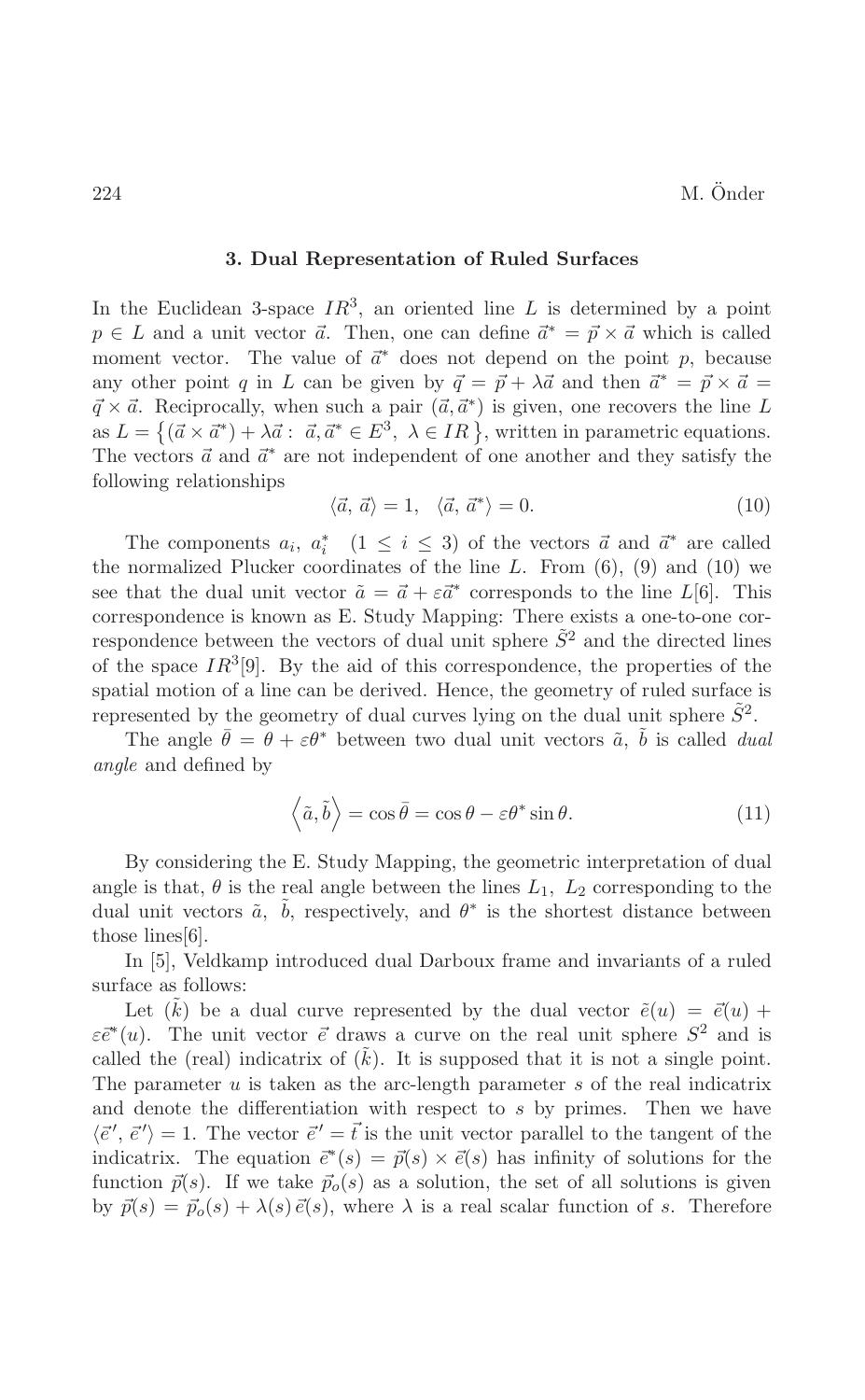we have  $\langle \vec{p}', \vec{e}' \rangle = \langle \vec{p}'_o, \vec{e}' \rangle + \lambda$ . By taking  $\lambda = \lambda_o = -\langle \vec{p}'_o, \vec{e}' \rangle$  we see that  $\vec{p}_o(s) + \lambda_o(s) \vec{e}(s) = \vec{c}(s)$  is the unique solution for  $\vec{p}(s)$  with  $\langle \vec{c}', \vec{e}' \rangle = 0$ . Then, the given dual curve  $(k)$  corresponding to the ruled surface

$$
\varphi_e = \vec{c}(s) + v\vec{e}(s) \tag{12}
$$

may be represented by

$$
\tilde{e}(s) = \vec{e} + \varepsilon \vec{c} \times \vec{e} \tag{13}
$$

where

$$
\langle \vec{e}, \vec{e} \rangle = 1, \quad \langle \vec{e}', \vec{e}' \rangle = 1, \quad \langle \vec{c}', \vec{e}' \rangle = 0.
$$
 (14)

Then we have

$$
\left\|\tilde{e}'\right\| = \vec{t} + \varepsilon \det(\vec{c}', \vec{e}, \vec{t}) = 1 + \varepsilon \Delta,\tag{15}
$$

where  $\Delta = \det(\vec{c}', \vec{e}, \vec{t})$ . The dual arc-length  $\bar{s}$  of the dual curve  $(\tilde{k})$  is given by

$$
\bar{s} = \int_{0}^{s} \left\| \tilde{e}'(u) \right\| du = \int_{0}^{s} (1 + \varepsilon \Delta) du = s + \varepsilon \int_{0}^{s} \Delta du. \tag{16}
$$

From (16) we have  $\bar{s}' = 1 + \varepsilon \Delta$ . Therefore, the dual unit tangent to the curve  $\tilde{e}(s)$  is given by

$$
\frac{d\tilde{e}}{d\bar{s}} = \frac{\tilde{e}'}{\bar{s}'} = \frac{\tilde{e}'}{1 + \varepsilon \Delta} = \tilde{t} = \vec{t} + \varepsilon (\vec{c} \times \vec{t}).\tag{17}
$$

Introducing the dual unit vector  $\tilde{g} = \tilde{e} \times \tilde{t} = \vec{g} + \varepsilon \vec{c} \times \vec{g}$  we have the dual frame  $\{\tilde{e}, \tilde{t}, \tilde{g}\}$  which is known as dual geodesic trihedron or dual Darboux frame of  $\varphi_e$ (or  $(\tilde{e})$ ). Also, it is well known that the real orthonormal frame  $\{\vec{e}, \vec{t}, \vec{g}\}$  is called the geodesic trihedron of the indicatrix  $\vec{e}(s)$  with the derivations

$$
\vec{e}' = \vec{t}, \quad \vec{t}' = \gamma \vec{g} - \vec{e}, \quad \vec{g}' = -\gamma \vec{t}, \tag{18}
$$

where  $\gamma$  is called the conical curvature<sup>[1]</sup>. Similar to (18), the derivatives of the vectors of the dual frame  $\{\tilde{e}, \tilde{t}, \tilde{g}\}$  are given by

$$
\frac{d\tilde{e}}{d\bar{s}} = \tilde{t}, \quad \frac{d\tilde{t}}{d\bar{s}} = \bar{\gamma}\tilde{g} - \tilde{e}, \quad \frac{d\tilde{g}}{d\bar{s}} = -\bar{\gamma}\tilde{t}, \tag{19}
$$

where

$$
\bar{\gamma} = \gamma + \varepsilon(\delta - \gamma \Delta), \quad \delta = \langle \vec{c}', \vec{e} \rangle \tag{20}
$$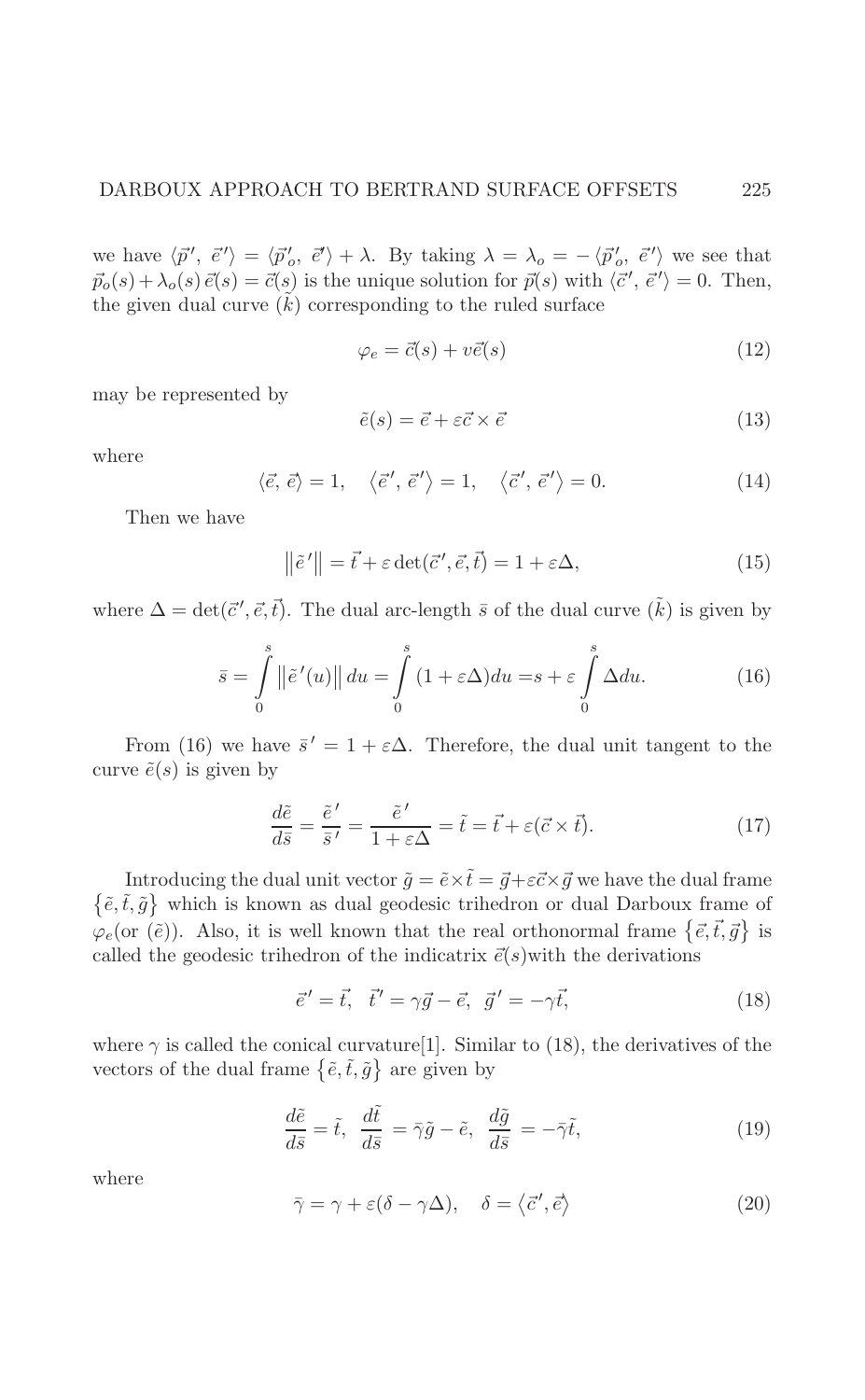and the dual darboux vector of the frame is  $\tilde{d} = \tilde{\gamma} \tilde{e} + \tilde{g}$ . From the definition of  $\Delta$  and (20) we also have

$$
\vec{c}' = \delta \vec{e} + \Delta \vec{g}.\tag{21}
$$

The dual curvature of dual curve (ruled surface)  $\tilde{e}(s)$  is

$$
\bar{R} = \frac{1}{\sqrt{(1+\bar{\gamma}^2)}}.\tag{22}
$$

The unit vector  $\tilde{d}_o$  with the same sense as the Darboux vector  $\tilde{d} = \tilde{\gamma}\tilde{e} + \tilde{g}$ is given by

$$
\tilde{d}_o = \frac{\bar{\gamma}}{\sqrt{(1+\bar{\gamma}^2)}}\tilde{e} + \frac{1}{\sqrt{(1+\bar{\gamma}^2)}}\tilde{g}.
$$
\n(23)

Then, the dual angle between  $d_o$  and  $\tilde{e}$  satisfies the followings

$$
\cos \bar{\rho} = \frac{\bar{\gamma}}{\sqrt{(1 + \bar{\gamma}^2)}}, \quad \sin \bar{\rho} = \frac{1}{\sqrt{(1 + \bar{\gamma}^2)}},\tag{24}
$$

where  $\bar{\rho}$  is the dual spherical radius of curvature. Hence  $\bar{R} = \sin \bar{\rho}, \ \bar{\gamma} =$  $\cot \bar{\rho}$  (For details see [5]).

#### 4. Darboux Approach to Bertrand Ruled Surfaces

Let  $\varphi_e$  and  $\varphi_{e_1}$  be two ruled surfaces generated by dual unit vectors  $\tilde{e}$  and  $\tilde{e}_1$ and let  $\{\tilde{e}(\bar{s}), \tilde{t}(\bar{s}), \tilde{g}(\bar{s})\}$  and  $\{\tilde{e}_1(\bar{s}_1), \tilde{t}_1(\bar{s}_1), \tilde{g}_1(\bar{s}_1)\}$  denote the dual Darboux frames of  $\varphi_e$  and  $\varphi_{e_1}$ , respectively. Then  $\varphi_e$  and  $\varphi_{e_1}$  are called Bertrand surface offsets, if

$$
\tilde{t}(\bar{s}) = \tilde{t}_1(\bar{s}_1),\tag{25}
$$

holds, where  $\bar{s}$  and  $\bar{s}_1$  are the dual arc-lengths of  $\varphi_e$  and  $\varphi_{e_1}$ , respectively. By this definition, the relation between the trihedrons of the ruled surfaces  $\varphi_e$  and  $\varphi_{e_1}$  can be given as follows

$$
\begin{pmatrix}\n\tilde{e}_1 \\
\tilde{t}_1 \\
\tilde{g}_1\n\end{pmatrix} = \begin{pmatrix}\n\cos\bar{\theta} & 0 & -\sin\bar{\theta} \\
0 & 1 & 0 \\
\sin\bar{\theta} & 0 & \cos\bar{\theta}\n\end{pmatrix} \begin{pmatrix}\n\tilde{e} \\
\tilde{t} \\
\tilde{g}\n\end{pmatrix},
$$
\n(26)

where  $\bar{\theta} = \theta + \varepsilon \theta^*$ ,  $(0 \le \theta \le \pi, \theta^* \in IR)$  is the dual angle between the generators  $\tilde{e}$  and  $\tilde{e}_1$  of Bertrand ruled surface  $\varphi_e$  and  $\varphi_{e_1}$ . The angle  $\theta$  is called the offset angle and  $\theta^*$  is called the offset distance. Then,  $\theta = \theta + \varepsilon \theta^*$  is called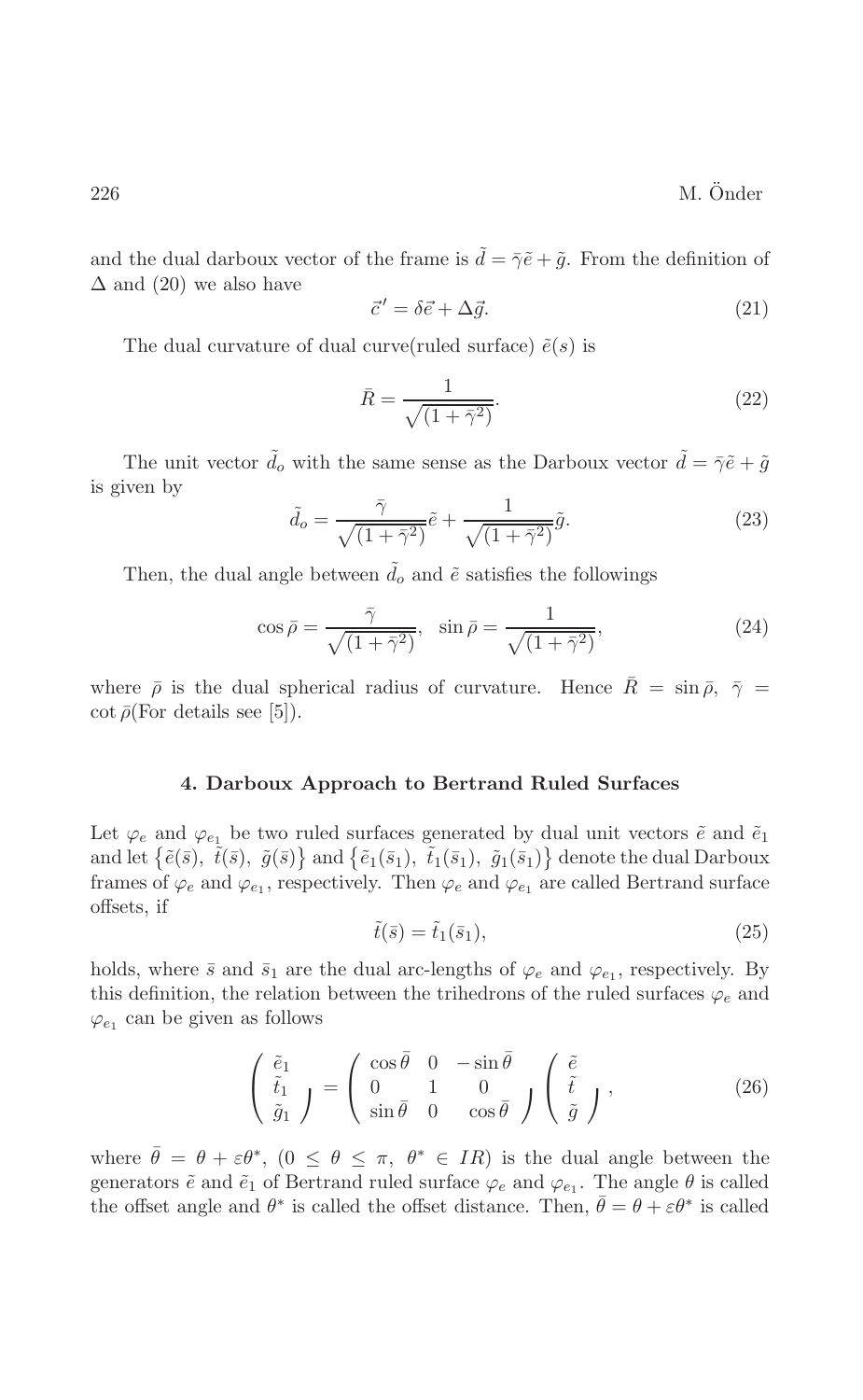dual offset angle of the Bertrand ruled surface  $\varphi_e$  and  $\varphi_{e_1}$ . If  $\theta = 0$  and  $\theta = \pi/2$ then the Bertrand surface offsets are said to be oriented offsets and right offsets, respectively $[2]$ .

Now, we give some theorems and results characterizing Bertrand surface offsets. First we give the following theorem which is also given in [2] and proved by considering Blaschke frame. Then we give the new theorems and corollaries for Bertrand surface offsets.

**Theorem 4.1.** Let  $\varphi_e$  and  $\varphi_{e_1}$  form a Bertrand surface offset. The offset angle  $\theta$  and the offset distance  $\theta^*$  are constants.

*Proof.* Suppose that  $\varphi_e$  and  $\varphi_{e_1}$  form a Bertrand offset. Then from (26) we have

$$
\tilde{e}_1 = \cos \bar{\theta}\tilde{e} - \sin \bar{\theta}\tilde{g}.\tag{27}
$$

By differentiating (27) with respect to  $\bar{s}$  we get

$$
\frac{d\tilde{e}_1}{d\bar{s}} = (\cos\bar{\theta} + \bar{\gamma}\sin\bar{\theta})\tilde{t}_1 - \frac{d\bar{\theta}}{d\bar{s}}\tilde{g}_1.
$$
\n(28)

Since  $\frac{d\tilde{e}_1}{d\tilde{s}}$  and  $\tilde{g}_1$  are orthogonal, from (28) we have  $\frac{d\theta}{d\tilde{s}} = 0$ , i.e.,  $\bar{\theta} = \theta + \varepsilon \theta^*$ is constant. Then, we obtain that the offset angle  $\theta$  and the offset distance  $\theta^*$ are constants.

**Theorem 4.2.** If  $\varphi_e$  and  $\varphi_{e_1}$  form a Bertrand surface offset, then there is the following differential relationship between the dual arc-length parameters of  $\varphi_e$  and  $\varphi_{e_1}$ 

$$
\frac{d\bar{s}_1}{d\bar{s}} = \cos\bar{\theta} + \bar{\gamma}\sin\bar{\theta}.\tag{29}
$$

*Proof.* Suppose that  $\varphi_e$  and  $\varphi_{e_1}$  form a Bertrand offset. Then, from (26) and Theorem 4.1 we have

$$
\frac{d\tilde{e}_1}{d\bar{s}_1} = (\cos\bar{\theta} + \bar{\gamma}\sin\bar{\theta})\frac{d\bar{s}}{d\bar{s}_1}\tilde{t}_1.
$$
\n(30)

Since  $\frac{d\tilde{e}_1}{d\tilde{s}_1} = \tilde{t}_1$ , from (30) we obtain Eq. (29). Real part of  $(29)$  is obtain as follows

$$
\frac{ds_1}{ds} = \cos\theta + \gamma\sin\theta,\tag{31}
$$

and it gives the relation between the arc-length of the real indicatrixes  $\vec{e}(s)$  and  $\vec{e}_1(s_1)$ .

**Theorem 4.3.** Let  $\varphi_e$  and  $\varphi_{e_1}$  form a Bertrand surface offset. Then there is the following relationship between the arc-length parameters of  $\varphi_e$  and  $\varphi_{e_1}$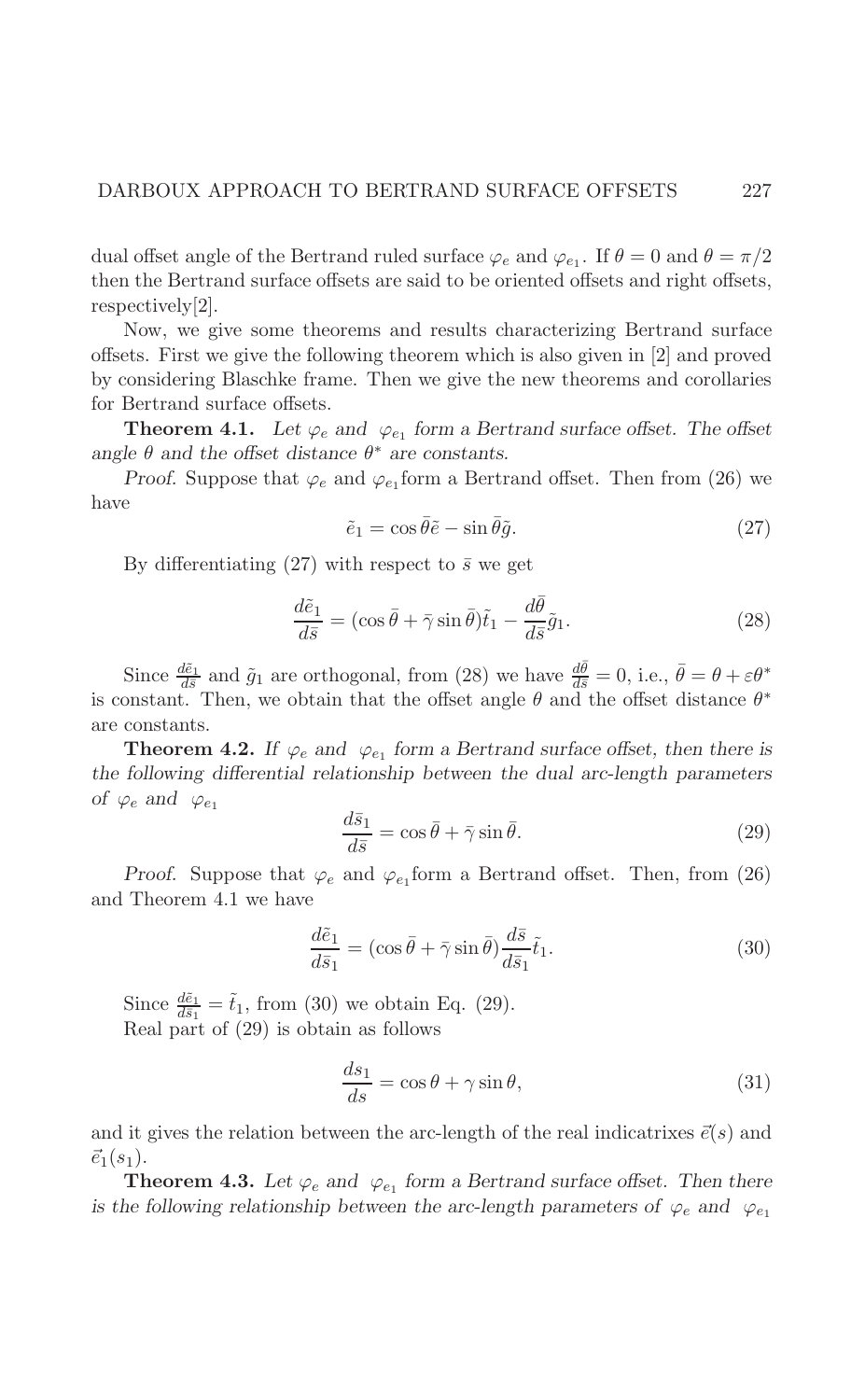M. Önder

$$
\bar{s}_1 = s \cos \theta + \left(\int_0^{\bar{s}} \gamma ds\right) \sin \theta \n+ \varepsilon \left\{ \left(\int_0^{\bar{s}} (\gamma \Delta + \gamma^*) ds\right) \sin \theta + \left(\int_0^{\bar{s}} \Delta du\right) \cos \theta \n+ \theta^* \left[\left(\int_0^{\bar{s}} \gamma ds\right) \cos \theta - s \sin \theta \right] \right\}.
$$
\n(32)

*Proof.* If  $\varphi_e$  and  $\varphi_{e_1}$  form a Bertrand surface offset, then Theorem 4.2 holds and from  $(29)$  we have

$$
\bar{s}_1 = \int_0^{\bar{s}} \cos \bar{\theta} d\bar{s} + \int_0^{\bar{s}} \sin \bar{\theta} \, \bar{\gamma} d\bar{s}.
$$
 (33)

Since  $\bar{\theta}$  is constant, equality (33) may be written as

$$
\bar{s}_1 = \bar{s}\cos\bar{\theta} + \sin\bar{\theta} \int_0^{\bar{s}} \bar{\gamma}d\bar{s}.
$$
 (34)

Using the fact that  $s^*=\int_0^s \Delta du$  we obtain

$$
\bar{s}_1 = s \cos \theta + \left(\int_0^{\bar{s}} \gamma ds\right) \sin \theta \n+ \varepsilon \left\{ \left(\int_0^{\bar{s}} (\gamma \Delta + \gamma^*) ds\right) \sin \theta + \left(\int_0^{\bar{s}} \Delta du\right) \cos \theta \n+ \theta^* \left[\left(\int_0^{\bar{s}} \gamma ds\right) \cos \theta - s \sin \theta \right] \right\},
$$
\n(35)

which is desired equality.

**Corollary 4.1.** Let  $\varphi_e$  and  $\varphi_{e_1}$  form a Bertrand surface offset and let  $\varphi_e$ be a developable ruled surface generated by dual unit vector  $\tilde{e}$ . Then,  $\varphi_{e_1}$  is developable if and only if

$$
\left(\int_{0}^{s} \gamma^* ds \int \sin \theta + \theta^* \left[ \left( \int_{0}^{s} \gamma ds \int \cos \theta - \sin \theta s \right] \right] = 0 \tag{36}
$$

holds.

228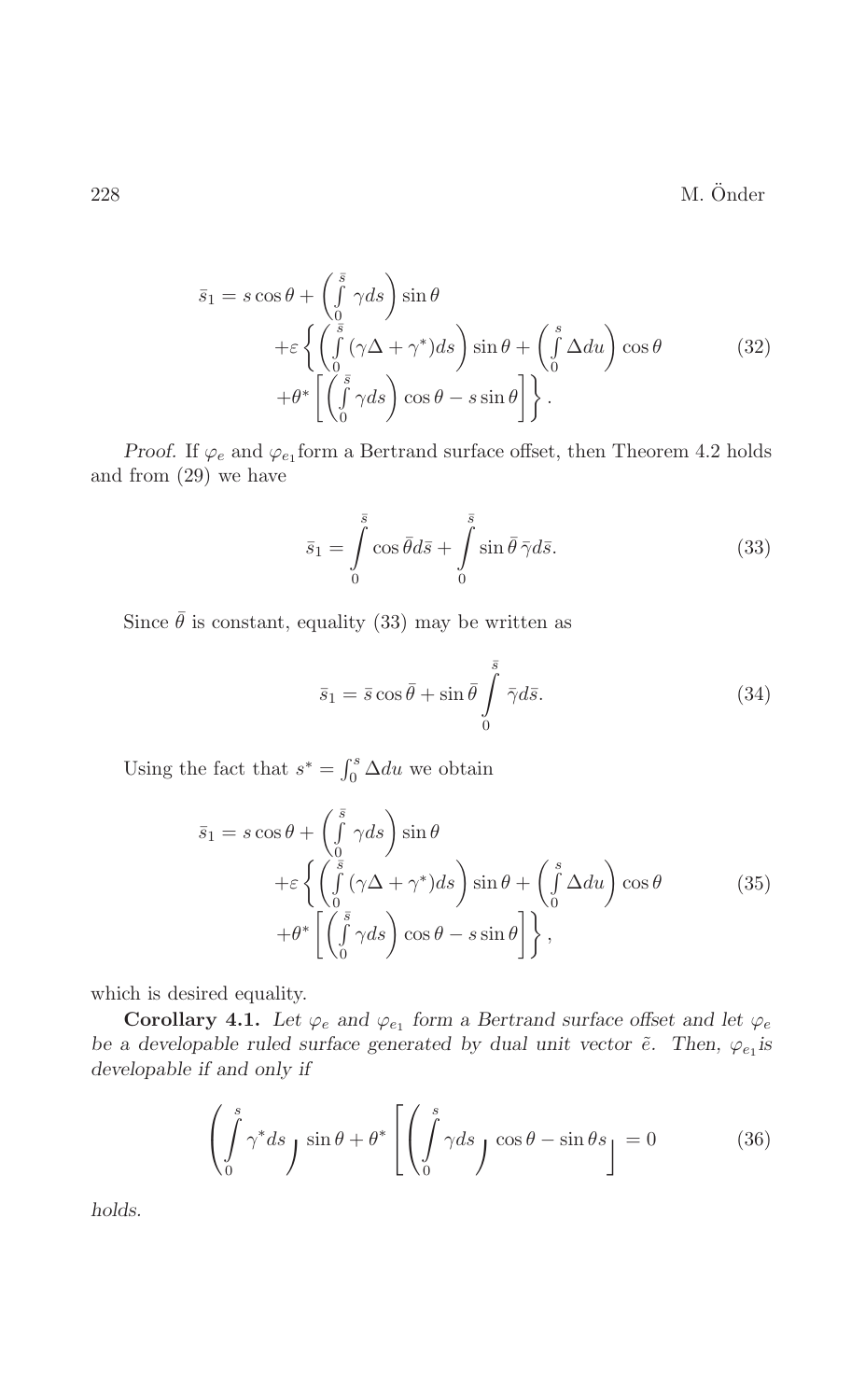*Proof.* Assume that  $\varphi_e$  and  $\varphi_{e_1}$  form a Bertrand surface offset and let  $\varphi_e$  be developable. Then we have  $\Delta = 0$ . From Theorem 4.3, the condition to satisfy  $\Delta_1=0$  is that

$$
\left(\int_{0}^{s} \gamma^* ds \int \sin \theta + \theta^* \left[ \left( \int_{0}^{s} \gamma ds \int \cos \theta - \sin \theta s \right) \right] = 0.
$$

Conversely if  $\varphi_e$  is developable and (36) holds, then from (32) we have that  $\Delta_1 = 0$ , i.e,  $\varphi_{e_1}$  is developable.

From  $(32)$  we can give the following result

**Result 4.1. i)** If the ruled surfaces  $\varphi_e$  and  $\varphi_{e_1}$  form an oriented offset then the following equality holds

$$
\bar{s}_1 = s + \varepsilon \left[ \int_0^s \Delta du + \theta^* \int_0^{\bar{s}} \gamma ds \right].
$$

ii) If the ruled surfaces  $\varphi_e$  and  $\varphi_{e_1}$  form a right offset then the following equality holds

$$
\bar{s}_1 = \int\limits_0^s \gamma ds + \varepsilon \left[ \int\limits_0^s (\gamma \Delta + \gamma^*) ds - \theta^* s \right].
$$

**Theorem 4.4.** Let  $\varphi_e$  and  $\varphi_{e_1}$  form a Bertrand surface offset. The offset distance  $\theta^*$  is found as follows

$$
\theta^* = \frac{\delta \cos \theta - \Delta \sin \theta}{\cos \theta + \gamma \sin \theta} - \delta_1.
$$
 (37)

*Proof.* Let  $\varphi_e$  and  $\varphi_{e_1}$  form a Bertrand surface offset and the striction lines of  $\varphi_e$  and  $\varphi_{e_1}$  be  $c(s)$  and  $c_1(s_1)$ , respectively. Then by the definition of Bertrand offset we can write

$$
\vec{c}_1 = \vec{c} + \theta^* \vec{t}.\tag{38}
$$

Differentiating (38) with respect to  $s_1$  we have

$$
\frac{d\vec{c}_1}{ds_1} = \left(\frac{d\vec{c}}{ds} + \theta^*(\gamma \vec{g} - \vec{e})\right) \frac{ds}{ds_1}.\tag{39}
$$

From (20) we have  $\delta_1 = \langle d\vec{c}_1/ds_1, e_1 \rangle$ . Then from the real part of (26) and  $(39)$  we obtain

$$
\delta_1 = (\cos \theta \langle d\vec{c}/ds, \vec{e} \rangle - \theta^* \cos \theta \n- \sin \theta \langle d\vec{c}/ds, \vec{g} \rangle - \theta^* \gamma \sin \theta \rangle \frac{ds}{ds_1} \tag{40}
$$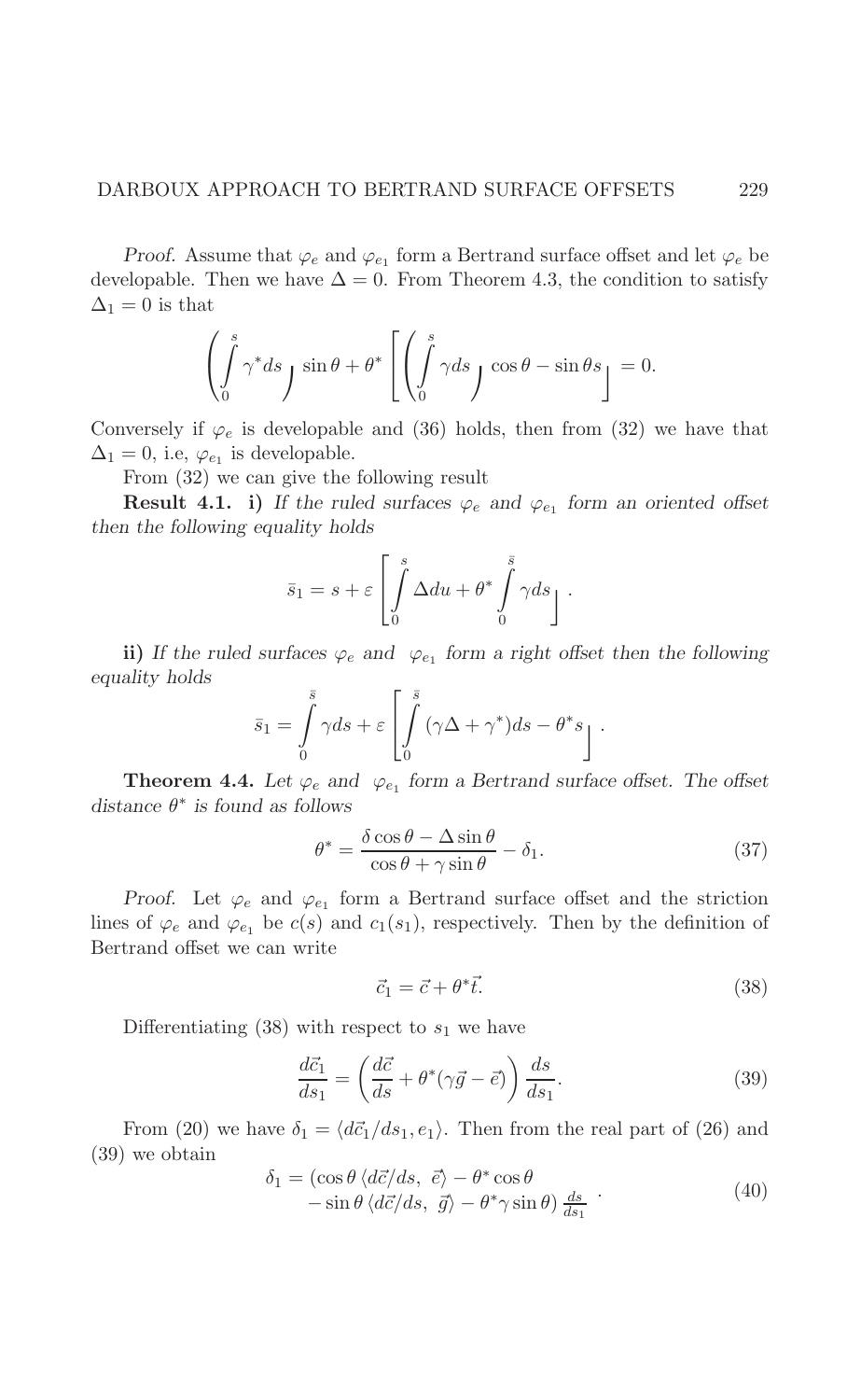M. Önder

Using the equalities

$$
\delta = \langle d\vec{c}/ds, e \rangle ,\langle d\vec{c}/ds, \vec{g} \rangle = \langle d\vec{c}/ds, \vec{e} \times \vec{t} \rangle = \det(d\vec{c}/ds, \vec{e}, \vec{t}) = \Delta,
$$
\n(41)

from  $(40)$  we have

$$
\theta^* = \frac{\delta \cos \theta - \Delta \sin \theta}{\cos \theta + \gamma \sin \theta} - \delta_1.
$$

**Result 4.2.** i) If the ruled surfaces  $\varphi_e$  and  $\varphi_{e_1}$  form an oriented offset then  $\theta^* = \delta - \delta_1$  holds.

ii) If the ruled surfaces  $\varphi_e$  and  $\varphi_{e_1}$  form a right offset then  $\theta^* = -\frac{\Delta}{\gamma} - \delta_1$ holds.

**Theorem 4.5.** Let  $\varphi_e$  and  $\varphi_{e_1}$  form a Bertrand surface offset. The relationship between  $\Delta$  and  $\Delta_1$  is given by

$$
\Delta_1 = \frac{\Delta \cos \theta + \delta \sin \theta + \theta^* (\gamma \cos \theta - \sin \theta)}{\cos \theta + \gamma \sin \theta}.
$$
\n(42)

*Proof.* We know that  $\Delta_1 = \det(d\vec{c}_1/ds_1, \vec{e}_1, \vec{t}_1)$ . Then from (26) and (39) we obtain

$$
\Delta_1 = \frac{ds}{ds_1} \det \left( \left( \frac{d\vec{c}}{ds} + \theta^* (\gamma \vec{g} - \vec{e}) \right), \cos \theta \vec{e} - \sin \theta \vec{g}, \ \vec{t} \right) \n= \frac{ds}{ds_1} \left[ \det \left( \frac{d\vec{c}}{ds}, \vec{e}, \vec{t} \right) \cos \theta - \det \left( \frac{d\vec{c}}{ds}, \vec{g}, \vec{t} \right) \sin \theta \n+ \theta^* \left( \det(\vec{g}, \vec{e}, \vec{t}) \gamma \cos \theta + \det(\vec{e}, \vec{g}, \vec{t}) \sin \theta \right) \right].
$$
\n(43)

Writing  $\Delta = \det(d\vec{c}/ds, \vec{e}, \vec{t})$  and

$$
\det(\vec{e}, \vec{g}, \vec{t}) = -\det(\vec{g}, \vec{e}, \vec{t}) = -\langle \vec{g}, \vec{e} \times \vec{t} \rangle = -1,
$$
  

$$
\det\left(\frac{d\vec{c}}{ds}, \vec{g}, \vec{t}\right) = \left\langle \frac{d\vec{c}}{ds}, \vec{g} \times \vec{t} \right\rangle = -\left\langle \frac{d\vec{c}}{ds}, \vec{e} \right\rangle = -\delta,
$$

in  $(43)$ , we have equality  $(42)$ .

**Corollary 4.2.** Let  $\varphi_e$  and  $\varphi_{e_1}$  form a Bertrand surface offset and let  $\varphi_e$ be developable. Then, the Bertrand offset  $\varphi_{e_1}$  is developable if and only if

$$
\theta^* = \frac{\delta \sin \theta}{\sin \theta - \gamma \cos \theta},\tag{44}
$$

holds.

230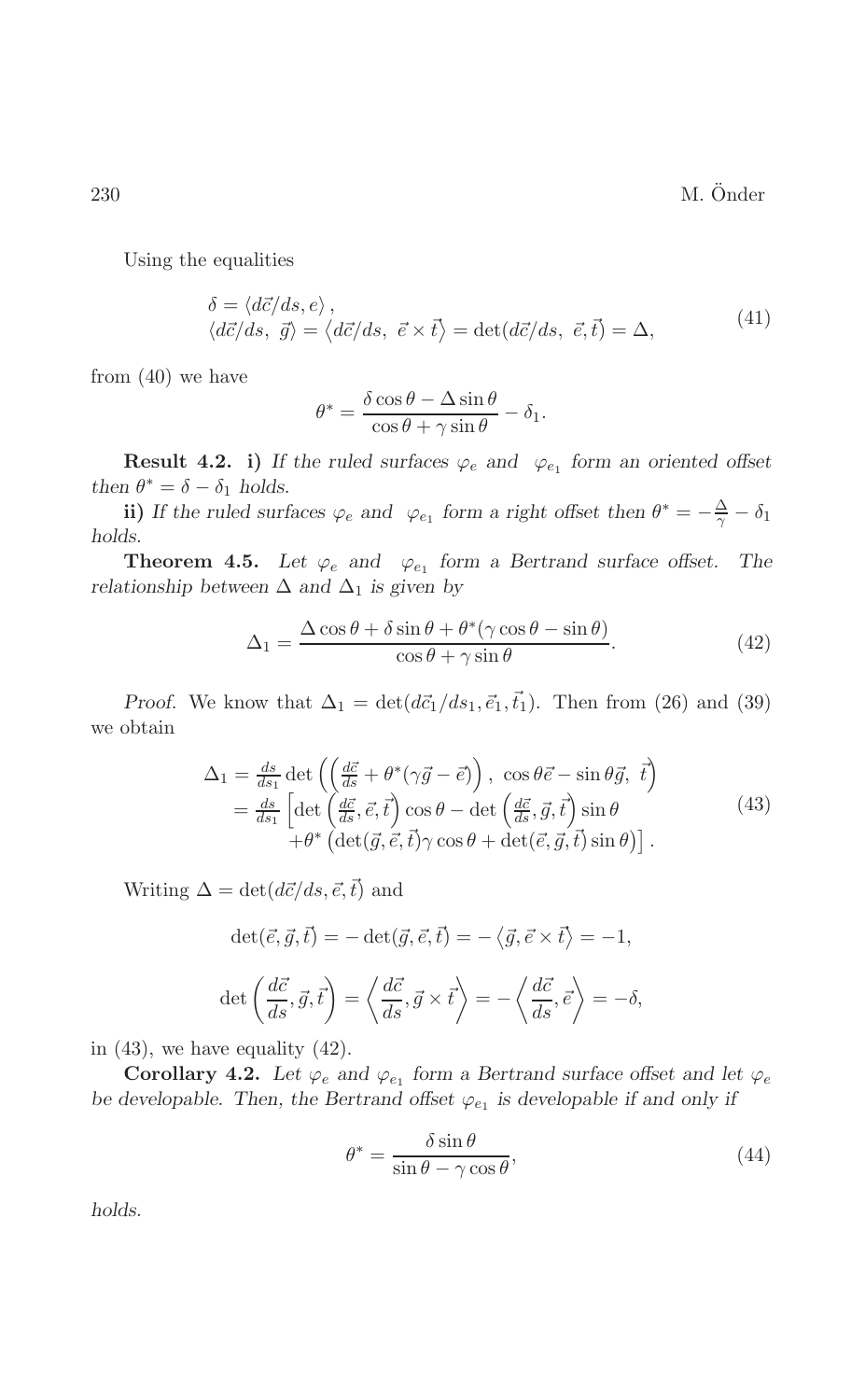*Proof.* Let  $\varphi_e$  be a developable ruled surface, i.e,  $\Delta = 0$ . Then from Theorem 4.5, the condition to satisfy  $\Delta_1 = 0$  is that

$$
\theta^* = \frac{\delta \sin \theta}{\sin \theta - \gamma \cos \theta}.
$$

Conversely, if  $\varphi_e$  is developable and (44) holds, then from (42) we have that  $\Delta_1 = 0$ , i.e,  $\varphi_{e_1}$  is developable.

From Theorem 4.5 we can give the following result.

**Result 4.3.** i) If the ruled surfaces  $\varphi_e$  and  $\varphi_{e_1}$  form an oriented offset, then  $\Delta_1 = \Delta + \theta^* \gamma$  holds.

ii) If the ruled surfaces  $\varphi_e$  and  $\varphi_{e_1}$  form a right offset, then  $\Delta_1 = \frac{\delta - \theta^*}{\alpha}$ holds.

**Theorem 4.6.** Let  $\varphi_e$  and  $\varphi_{e_1}$  form a Bertrand surface offset. There is the following relationship between the conical curvatures  $\gamma$  and  $\gamma_1$ ,

$$
\gamma_1 = \frac{\gamma \cos \theta - \sin \theta}{\cos \theta + \gamma \sin \theta}.\tag{45}
$$

*Proof.* From  $(18)$  and  $(26)$  we have

$$
\varphi_1 = -\langle \vec{g}'_1, \vec{t}_1 \rangle \n= -\langle \frac{d}{ds_1} (\sin \theta \vec{e} + \cos \theta \vec{g}), \vec{t} \rangle \n= (\gamma \cos \theta - \sin \theta) \frac{ds}{ds_1}.
$$

From  $(31)$  we have  $(45)$ .

**Corollary 4.3.** Let  $\varphi_e$  and  $\varphi_{e_1}$  form a Bertrand surface offset. Then the offset angle is given by

$$
\theta = \arctan\left(\frac{\gamma - \gamma_1}{1 + \gamma \gamma_1}\right). \tag{46}
$$

*Proof.* From  $(45)$  we have  $(46)$  immediately.

**Result 4.4. i)** If the ruled surfaces  $\varphi_e$  and  $\varphi_{e_1}$  form an oriented offset, then  $\gamma_1 = \gamma$ .

ii) If the ruled surfaces  $\varphi_e$  and  $\varphi_{e_1}$  form a right offset, then  $\gamma\gamma_1 = -1$ .

**Theorem 4.7.** If  $\varphi_e$  and  $\varphi_{e_1}$  form a Bertrand surface offset, then there exists the following relationship between  $\bar{\gamma}$  and  $\bar{\gamma}_1$ ,

$$
\bar{\gamma}_1 = \frac{ds}{ds_1} (\cos \theta \bar{\gamma} - \sin \theta) \n+ \frac{ds}{ds_1} \varepsilon \left[ \left( 1 - \frac{ds}{ds_1} \cos \theta \right) (\gamma \cos \theta - \sin \theta) \Delta \n- \frac{ds}{ds_1} \sin \theta (\gamma \cos \theta - \sin \theta) \delta \n- \left( \frac{ds}{ds_1} (\gamma \cos \theta - \sin \theta)^2 - \cos \theta - \gamma \sin \theta \right) \theta^* \right].
$$
\n(47)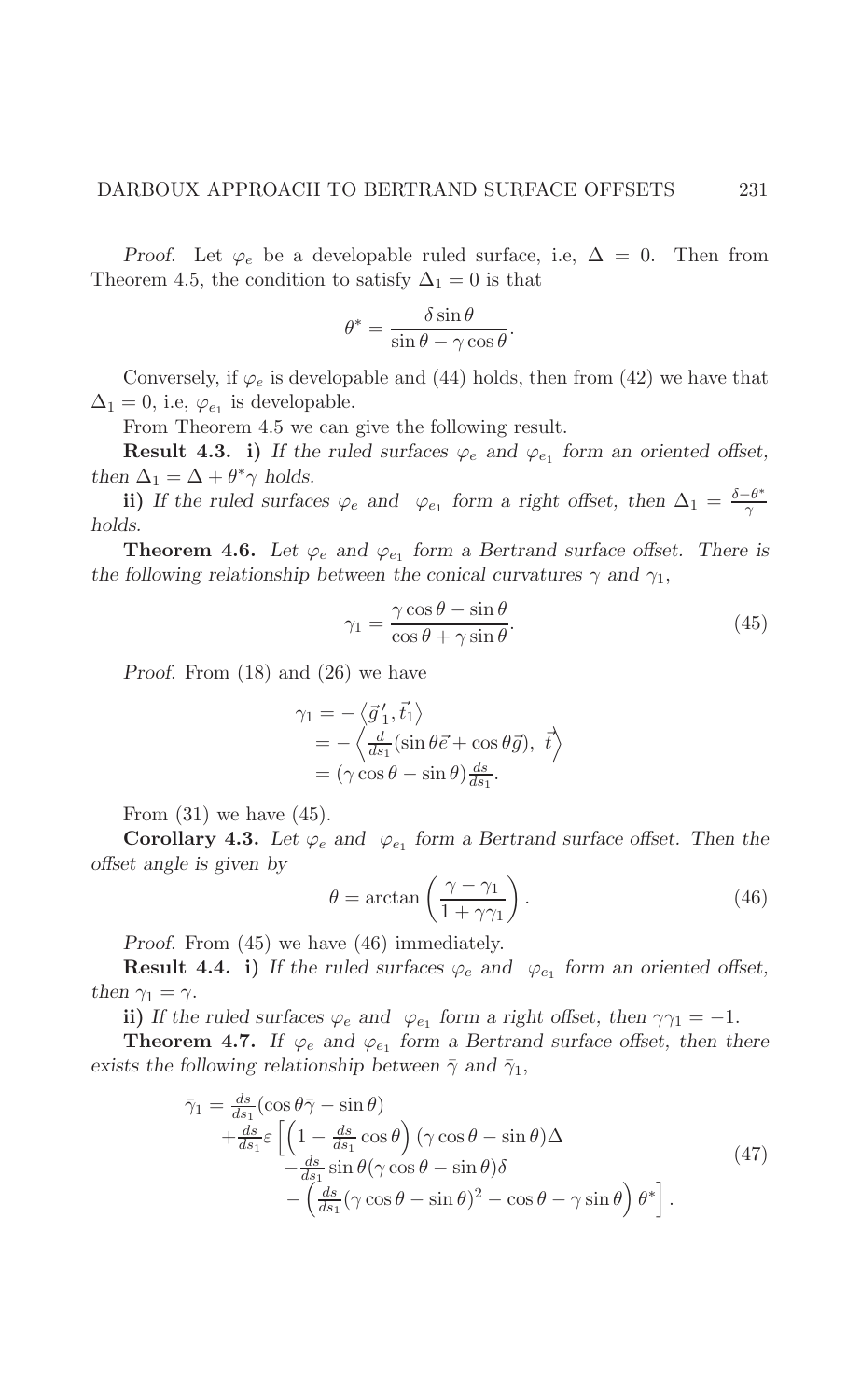*Proof.* From  $(20)$ ,  $(37)$ ,  $(42)$  and  $(45)$ , by direct calculation we have

$$
\bar{\gamma}_1 = A + \varepsilon \frac{ds}{ds_1} \left[ -\left( \sin \theta + A \cos \theta \right) \Delta + \left( \cos \theta - A \sin \theta \right) \delta - \left( A(\gamma \cos \theta - \sin \theta) + \cos \theta + \gamma \sin \theta \right) \theta^* \right], \tag{48}
$$

where  $A = \frac{ds}{ds_1}(\gamma \cos \theta - \sin \theta)$ . By adding  $-\frac{ds}{ds_1}\gamma \Delta \cos \theta + \frac{ds}{ds_1}\gamma \Delta \cos \theta$  to the dual part of  $(48)$  and using  $(20)$  we have  $(47)$ .

**Result 4.5.i)** If the ruled surfaces  $\varphi_e$  and  $\varphi_{e_1}$  form an oriented offset then  $\bar{\gamma}_1 = \bar{\gamma} + \varepsilon \left( \gamma \Delta + (1 - \gamma^2) \theta^* \right)$  holds.

ii) If the ruled surfaces  $\varphi_e$  and  $\varphi_{e_1}$  form a right offset then

$$
\bar{\gamma}_1 = \frac{1}{\gamma} \left[ -1 + \varepsilon \left( -\Delta + \frac{1}{\gamma} \delta + \frac{\gamma^2 - 1}{\gamma} \theta^* \right) \right],
$$

holds.

**Theorem 4.8.** Let  $\varphi_e$  and  $\varphi_{e_1}$  form a Bertrand surface offset. Then, the dual curvature of  $\varphi_{e_1}$  is given by

$$
\bar{R}_1 = \left[1 + A^2\right]^{-1/2} - B\varepsilon \left[1 + A^2\right]^{-3/2},\tag{49}
$$

where

$$
\begin{cases}\nA = \frac{ds}{ds_1} (\gamma \cos \theta - \sin \theta), \\
B = A \frac{ds}{ds_1} \left[ -(\sin \theta + A \cos \theta) \Delta + (\cos \theta - \sin \theta) \delta - (A(\gamma \cos \theta - \sin \theta) + \cos \theta + \gamma \sin \theta) \theta^* \right].\n\end{cases} (50)
$$

Proof. From  $(22)$  and  $(48)$ ,  $(49)$  and  $(50)$  are obtained immediately.

**Theorem 4.9.** Let  $\varphi_e$  and  $\varphi_{e_1}$  form a Bertrand surface offset. Then, the dual spherical radius of curvature of  $\varphi_{e_1}$  is given by

$$
\cos \bar{\rho}_1 = A \left( 1 + A^2 \right)^{-1/2} + \varepsilon B A^{-1} \left( 1 + A^2 \right)^{-3/2},\tag{51}
$$

where A and B are same as in  $(50)$ .

*Proof.* From (24) we have  $\sin \bar{\rho} = \bar{R}$ . Then by (4) and (49) we get

$$
\sin \rho_1 = \left[1 + A^2\right]^{-1/2}, \quad \rho_1^* \cos \rho_1 = -B \left[1 + A^2\right]^{-3/2}.
$$
 (52)

By using the trigonometric relation  $\sin^2 \rho_1 + \cos^2 \rho_1 = 1$  and considering  $(52)$ , we have

$$
\cos \rho_1 = A \left[ 1 + A^2 \right]^{-1/2}.
$$
\n(53)

232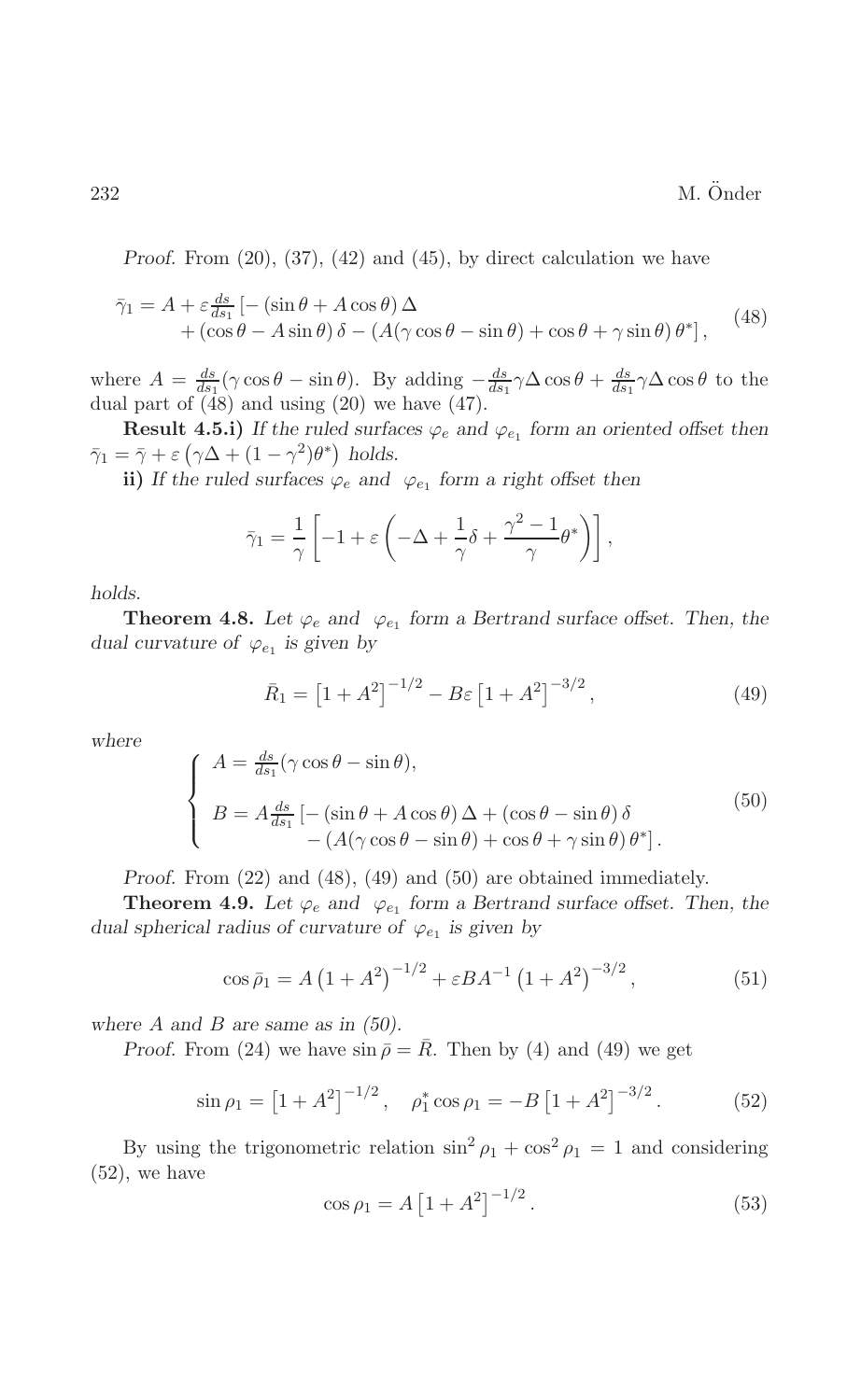By writing  $(53)$  in the second equality of  $(52)$  we obtain

$$
\rho_1^* = \frac{-B}{A(1+A^2)}.\tag{54}
$$

Then by using the extension  $\cos \bar{\rho}_1 = \cos \rho_1 - \epsilon \rho_1^* \sin \rho_1$ , from (52)-(54) we have  $(51)$ .

**Corollary 4.4.** The relationship between the offset angle  $\theta$  and the real spherical radius of curvature  $\rho_1$  is given by

$$
\cot \rho_1 = \frac{\gamma \cos \theta - \sin \theta}{\cos \theta + \gamma \sin \theta}.
$$
\n(55)

*Proof.* The proof is clear from  $(31)$ ,  $(52)$  and  $(53)$ .

**Result 4.6. i)** If the ruled surfaces  $\varphi_e$  and  $\varphi_{e_1}$  form an oriented offset then the relationship between the real spherical radius of curvature  $\rho_1$  and conical curvature  $\gamma$  is given by  $\cot \rho_1 = \gamma$ .

ii) If the ruled surfaces  $\varphi_e$  and  $\varphi_{e_1}$  form a right offset then the relationship between the real spherical radius of curvature  $\rho_1$  and conical curvature  $\gamma$  is given by  $\cot \rho_1 = -\frac{1}{\gamma}$ .

**Theorem 4.10.** Let  $\varphi_e$  and  $\varphi_{e_1}$  form a Bertrand surface offset. Then the relationship between dual spherical radius of curvatures  $\bar{\rho}_1$  and  $\bar{\rho}$  is given as follows

$$
\cot \bar{\rho}_1 = \frac{ds}{ds_1} \left( \cos \theta \cot \bar{\rho} - \sin \theta \right)
$$
  
+  $\varepsilon \frac{ds}{ds_1} \left[ \left( 1 - \frac{ds}{ds_1} \cos \theta \right) (\gamma \cos \theta - \sin \theta) \Delta \right.$   
-  $\frac{ds}{ds_1} \sin \theta (\gamma \cos \theta - \sin \theta) \delta$   
-  $\left( \frac{ds}{ds_1} (\gamma \cos \theta - \sin \theta)^2 - \cos \theta - \gamma \sin \theta \right) \theta^* \right].$  (56)

*Proof.* Since  $\bar{\gamma} = \cot \bar{\rho}$  and  $\bar{\gamma}_1 = \cot \bar{\rho}_1$ , from (47) we have (56).

### 5. Conclusions

In this paper, we give the characterizations of Bertrand offsets of ruled surfaces in view of dual geodesic trihedron(dual Darboux frame). We find new relations between the invariants of Bertrand surface offsets. Furthermore, we give the relationships for Bertrand surface offsets to be developable.